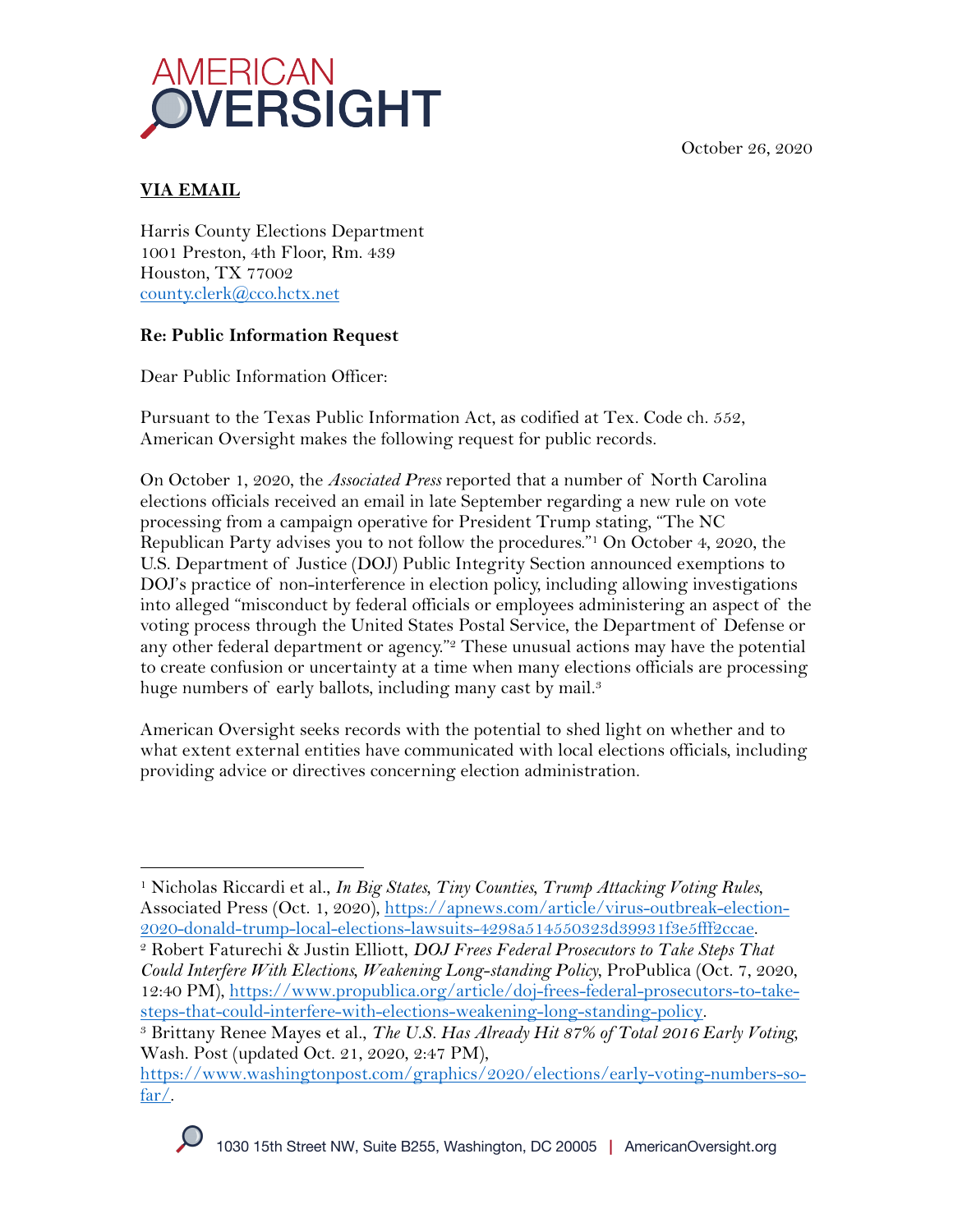#### **Requested Records**

American Oversight requests that the Harris County Elections Department promptly produce the following:

- 1. All email communications (including emails, complete email chains, calendar invitations, and attachments thereto) between (a) County Clerk Chris Hollins, or Chief Deputy Teneshia Hudspeth, and (b) any of the following entities:
	- i. U.S. Department of Justice  $(Qus \text{doi.gov or } (Qus \text{a.oj.gov})$
	- ii. Donald J. Trump for President Campaign (@donaldtrump.com, @donaldjtrump.com, @donaldtrumpvictory.com)
	- iii. America First Action (@a1apac.org)
	- iv. The Republican National Committee  $(Qgop.com or Qrnchq.com)$
	- v. Republican Party of Texas  $(Q$ texasgop.org)

For item 1 of this request, please provide all responsive records from September 1, 2020, through the date the search is conducted.

- 2. All email communications (including emails, complete email chains, calendar invitations, and attachments thereto) sent by County Clerk Chris Hollins, or Chief Deputy Teneshia Hudspeth, containing any of the following key terms:
	- i. RNC
	- ii. "TX GOP"
	- iii. "Democrat Party"
	- iv. "Trump Campaign"
	- v. "Election Day Operations"

For item 2 of this request, please provide all responsive records from September 15, 2020, through the date the search is conducted.

In an effort to accommodate your office and reduce the number of potentially responsive records to be processed and produced, American Oversight has limited item 2 of its request to emails sent by County Clerk Hollins or Chief Deputy Hudspeth. To be clear, however, American Oversight still requests that complete email chains be produced, displaying both sent and received messages. This means, for example, that both County Clerk Hollins' response to an email containing one of the listed key terms and the initial received message are responsive to this request and should be produced.

We understand that your office's capacity is likely limited as a result of the ongoing election. Should that be the case, we would be happy to discuss potential streamlining or narrowing of our request or other accommodations. Please feel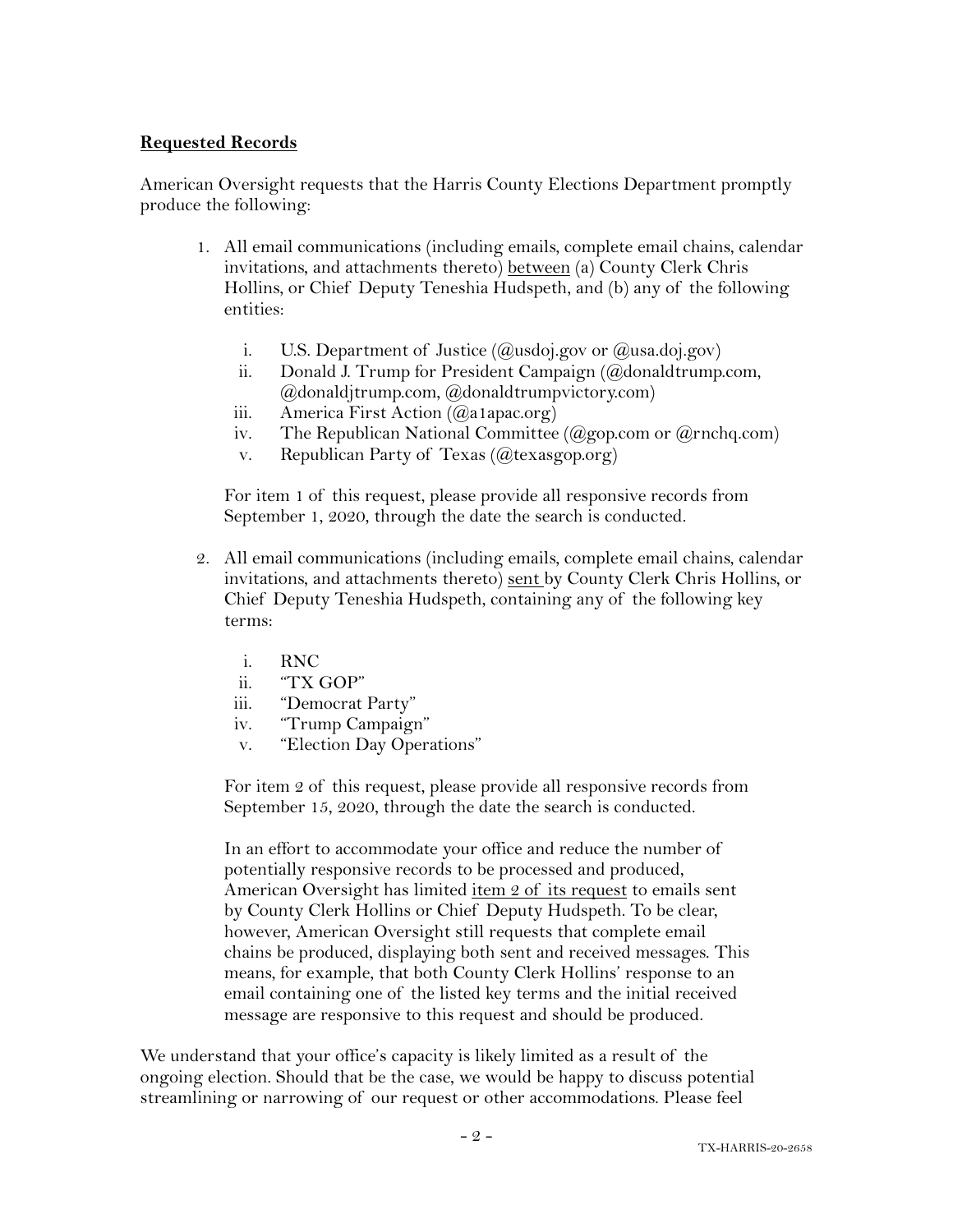free to contact us at the telephone number listed in the final paragraph of this letter; we look forward to working with you.

American Oversight insists that your office use the most up-to-date technologies to search for responsive information and take steps to ensure that the most complete repositories of information are searched. American Oversight is available to work with you to craft appropriate search terms. **However, custodian searches are still required; governmental authorities may not have direct access to files stored in .PST files, outside of network drives, in paper format, or in personal email accounts.**

Please search all records regarding official business. **You may not exclude searches of files or emails in the personal custody of your officials, such as personal email accounts.** Emails conducting government business sent or received on the personal account of a governmental authority's officer or employee constitutes a record for purposes of the Texas Public Information Act.4

In the event some portions of the requested records are properly exempt from disclosure, please disclose any reasonably segregable non-exempt portions of the requested records. If it is your position that a document contains non-exempt segments, but that those non-exempt segments are so dispersed throughout the document as to make segregation impossible, please state what portion of the document is non-exempt, and how the material is dispersed throughout the document. If a request is denied in whole, please state specifically that it is not reasonable to segregate portions of the record for release.

Please take appropriate steps to ensure that records responsive to this request are not deleted by your office before the completion of processing for this request. If records potentially responsive to this request are likely to be located on systems where they are subject to potential deletion, including on a scheduled basis, please take steps to prevent that deletion, including, as appropriate, by instituting a litigation hold on those records.

To ensure that this request is properly construed, that searches are conducted in an adequate but efficient manner, and that extraneous costs are not incurred, American Oversight welcomes an opportunity to discuss its request with you before you undertake your search or incur search or duplication costs. By working together at the outset, American Oversight and your office can decrease the likelihood of costly and time-consuming litigation in the future.

Where possible, please provide responsive material in electronic format by email or in PDF or TIF format on a USB drive. Please send any responsive material being sent by mail to American Oversight, 1030 15th Street NW, Suite B255, Washington, DC 20005. If it will accelerate release of responsive records to American Oversight, please also provide responsive material on a rolling basis.

<sup>4</sup> Tex. Code § 552.002(a-2); *see also Adkisson v. Paxton*, 459 S.W.3d 761, 773 (Tex. App. 2015).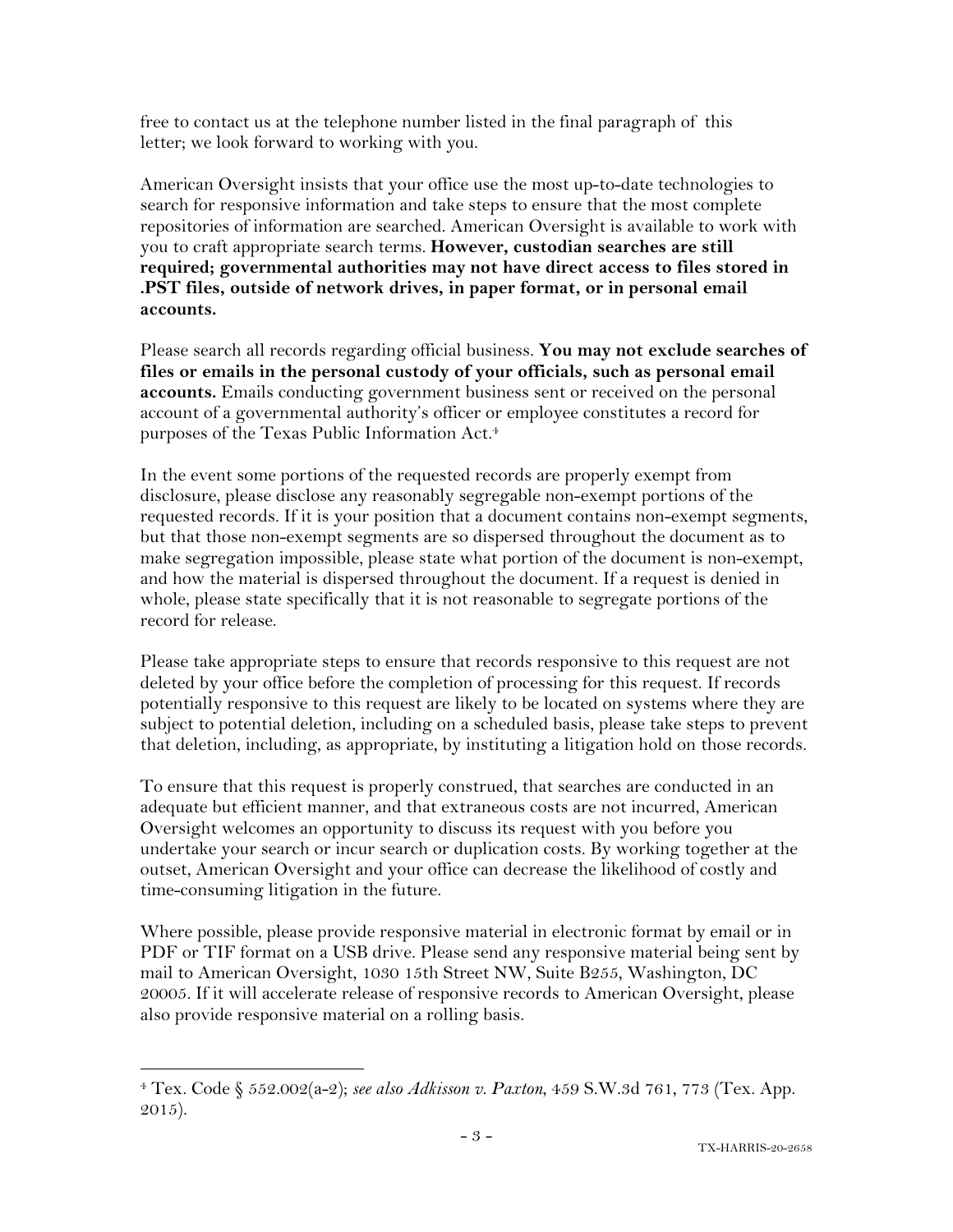### **Fee Waiver Request**

In accordance with Tex. Code § 552.267(a), American Oversight requests a waiver of fees associated with processing this request for records, because such a waiver "is in the public interest because providing the copy of the information primarily benefits the general public." The requested records are directly related to the work of county officials, with the potential to shed light on whether and to what extent external parties are offering guidance or attempting to exert influence regarding election administration. This question is a subject of substantial public interest in Texas, where elections officials are currently processing massive numbers of ballots.<sup>5</sup> Accordingly, release of records that may help the public understand the operations and activities of county officials is in the public interest.

Release of the requested records will primarily benefit the public.<sup>6</sup> As a  $501(c)(3)$ nonprofit, American Oversight does not have a commercial purpose and the release of the requested records is not in American Oversight's financial interest, but is rather in the public interest. American Oversight is committed to transparency and makes the responses governmental authorities provide to public records requests publicly available. As noted, the subject of this request is a matter of public interest, and the public would benefit from an enhanced understanding of the government's activities through American Oversight's analysis and publication of these records. American Oversight's mission is to promote transparency in government, to educate the public about government activities, and to ensure the accountability of government officials. American Oversight uses the information gathered, and its analysis of it, to educate the public through reports, press releases, or other media. American Oversight also makes materials it gathers available on its public website and promotes their availability on social media platforms, such as Facebook and Twitter.7

American Oversight has also demonstrated its commitment to the public disclosure of documents and creation of editorial content through numerous substantive analyses posted to its website.8 Examples reflecting this commitment to the public disclosure of documents and the creation of editorial content include the posting of records related to the organization's State Accountability Project covering voting rights issues in various states;9 the posting of records related to an ethics waiver received by a senior DOJ attorney and an analysis of what those records demonstrated regarding the

<sup>5</sup> Dan Solomon, *Texas Has More Early Voters Than Any Other State,* Texas Monthly, Oct. 20, 2020, https://www.texasmonthly.com/politics/early-voting-texas-highest- $\frac{\text{states}}{6}$ .<br><sup>6</sup> Tex. Code § 552.267(a).

<sup>7</sup> American Oversight currently has approximately 15,600 followers on Facebook and 106,200 followers on Twitter. American Oversight, Facebook,

https://www.facebook.com/weareoversight/ (last visited Oct. 26, 2020); American Oversight (@weareoversight), Twitter, https://twitter.com/weareoversight (last visited Oct. 26, 2020).

<sup>8</sup> *News*, American Oversight, https://www.americanoversight.org/blog. 9 *State Accountability Project*, American Oversight,

https://www.americanoversight.org/state-accountability-project.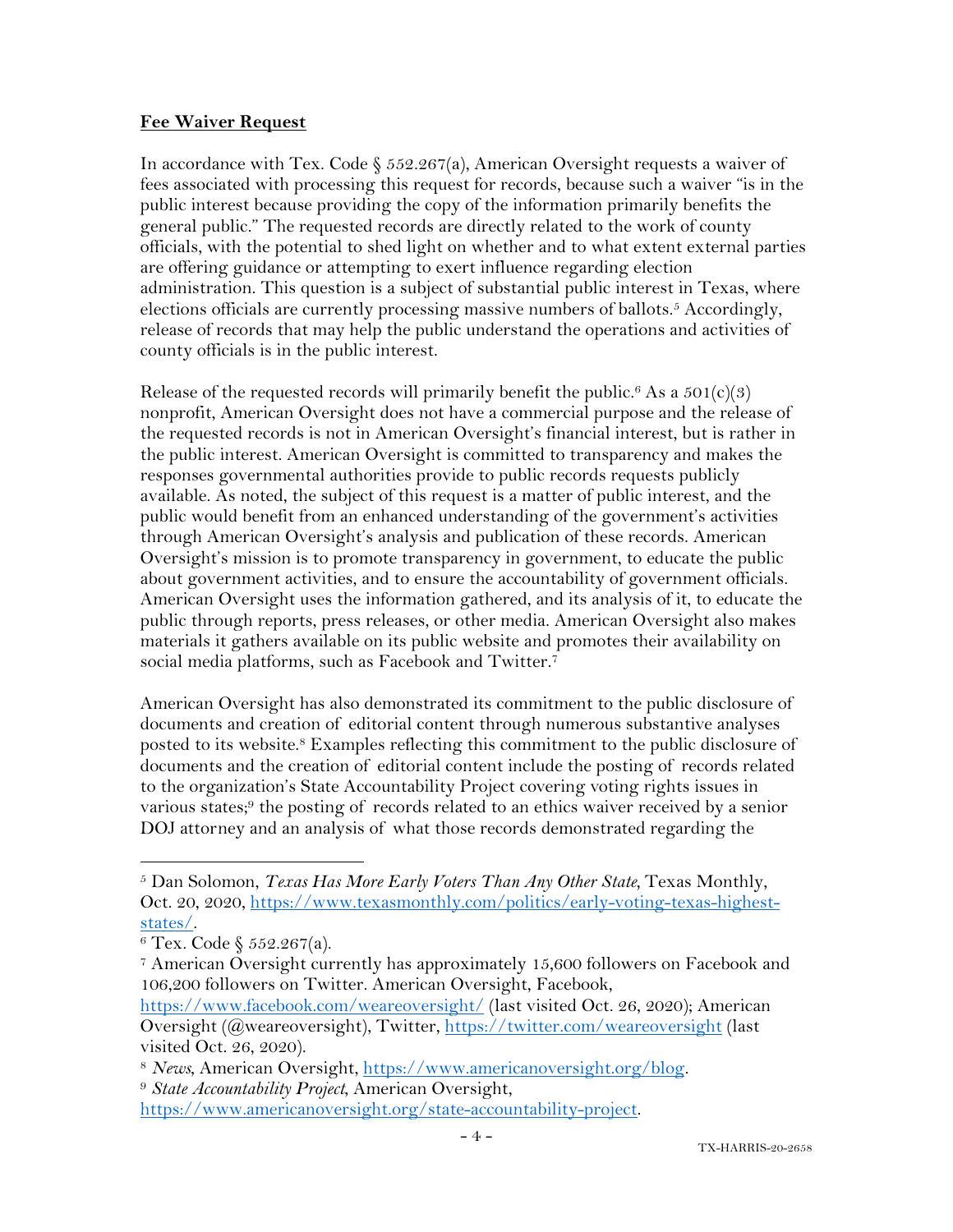Department's process for issuing such waivers;10 posting records received as part of American Oversight's "Audit the Wall" project to gather and analyze information related to the Trump administration's proposed construction of a barrier along the U.S.- Mexico border, and analyses of what those records reveal;<sup>11</sup> posting records regarding potential self-dealing at the U.S. Department of Housing & Urban Development and related analysis;12 posting records and analysis relating to the federal government's efforts to sell nuclear technology to Saudi Arabia;<sup>13</sup> and posting records and analysis regarding DOJ's decision in response to demands from Congress to direct a U.S. Attorney to undertake a wide-ranging review and make recommendations regarding criminal investigations relating to the President's political opponents and allegations of misconduct by DOJ itself and the Federal Bureau of Investigation.<sup>14</sup>

Accordingly, American Oversight qualifies for a fee waiver. If your office denies our request for a fee waiver, please notify American Oversight of any anticipated fees or costs in excess of \$40 prior to incurring such costs or fees.

## **Conclusion**

We share a common mission to promote transparency in government. American Oversight looks forward to working with your county on this request. If you do not understand any part of this request, have any questions, or foresee any problems in fully releasing the requested records, please contact Christine Monahan at records@americanoversight.org or (202) 869-5244. Also, if American Oversight's request for a fee waiver is not granted in full, please contact us immediately upon making such a determination.

Sincerely,

AustinGun

<sup>10</sup> *DOJ Records Relating to Solicitor General Noel Francisco's Recusal*, American Oversight, https://www.americanoversight.org/document/doj-civil-division-response-noelfrancisco-compliance; *Francisco & the Travel Ban: What We Learned from the DOJ Documents*, American Oversight, https://www.americanoversight.org/francisco-thetravel-ban-what-we-learned-from-the-doj-documents.

<sup>11</sup> *See generally Audit the Wall*, American Oversight,

https://www.americanoversight.org/investigation/audit-the-wall; *see, e.g.*, *Border Wall Investigation Report: No Plans, No Funding, No Timeline, No Wall*, American Oversight, https://www.americanoversight.org/border-wall-investigation-report-no-plans-no-

funding-no-timeline-no-wall. 12 *Documents Reveal Ben Carson Jr.'s Attempts to Use His Influence at HUD to Help His Business*, American Oversight, https://www.americanoversight.org/documents-revealben-carson-jr-s-attempts-to-use-his-influence-at-hud-to-help-his-business. 13 *Investigating the Trump Administration's Efforts to Sell Nuclear Technology to Saudi* 

*Arabia*, American Oversight, https://www.americanoversight.org/investigating-thetrump-administrations-efforts-to-sell-nuclear-technology-to-saudi-arabia. 14 *Sessions' Letter Shows DOJ Acted on Trump's Authoritarian Demand to Investigate Clinton*,

American Oversight, https://www.americanoversight.org/sessions-letter.